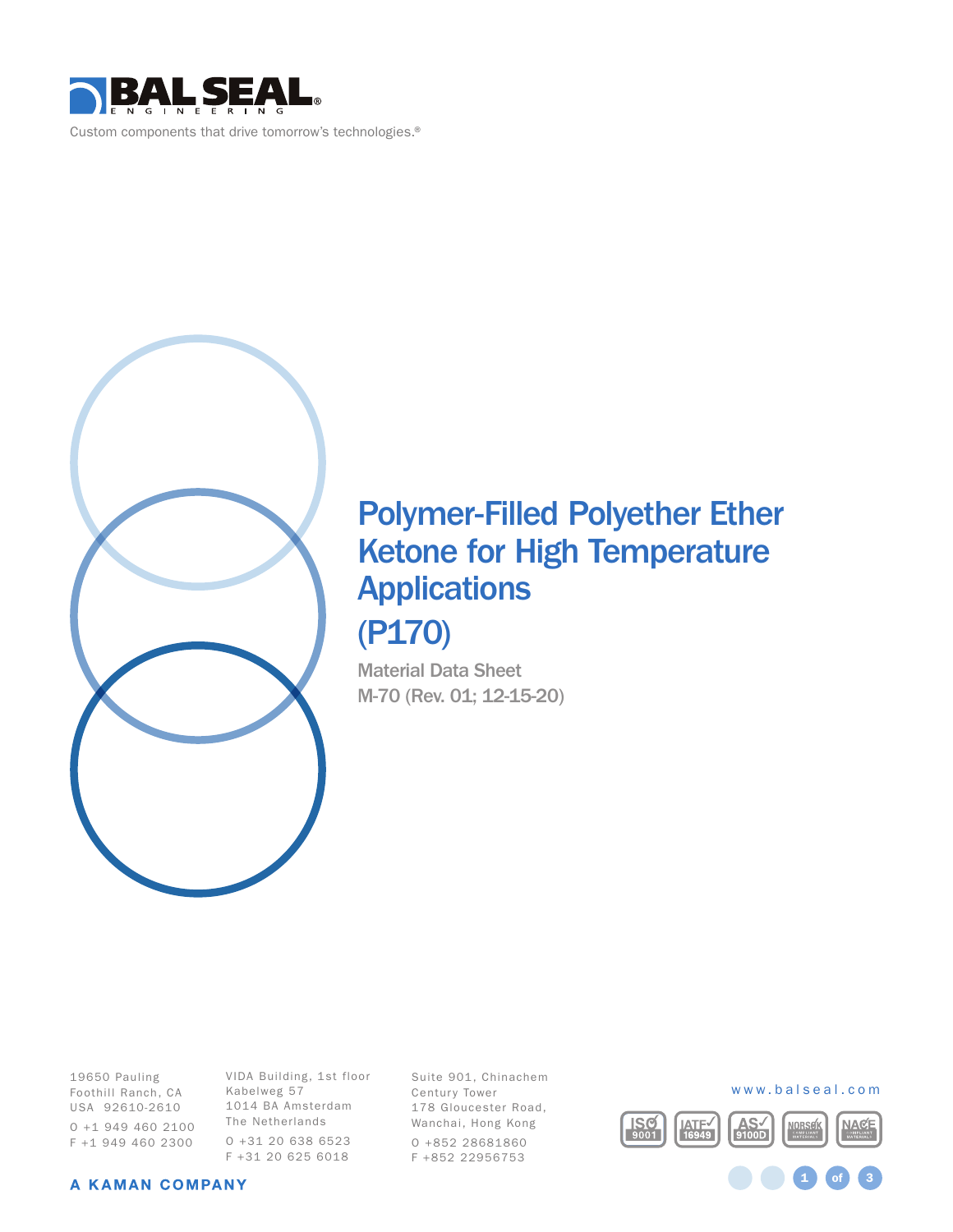#### **Overview**

P170 is a Polyether Ether Ketone (PEEK) blend, designed for sealing viscous and abrasive materials in scraping applications at elevated temperatures.

P170 exhibits high temperature and extrusion resistance, and has an operating temperature range from –70 °F to 600 °F (–57 °C to 316 °C) under dynamic conditions. It is not recommended for sealing in applications below 150 °F (65 °C).

## Chemical Compatibility

P170 offers excellent chemical resistance to most fluids and gases; however, it is not recommended for use with sulfuric and nitric acids.

#### FDA Compliance

P170 is not FDA compliant.\*

#### **Color**

Brown\*\*

#### Heat Treatment

Certain seal sizes are supplied as P170 HT. The "HT" denotes our use of a heat treatment process to limit dimensional changes. Material properties and composition remain the same.

\*Bal Seal Engineering defines "FDA compliant" materials as compositions found by the FDA to be "safe for use in food contact" or "acceptable for use in food contact," and to contain no ingredients on the California Code of Regulations Hazardous Substance List (https://www.dir.ca.gov/title8/339.html).

\*\*Color variations may occur during processing. These variations do not affect the properties or performance of the seal.